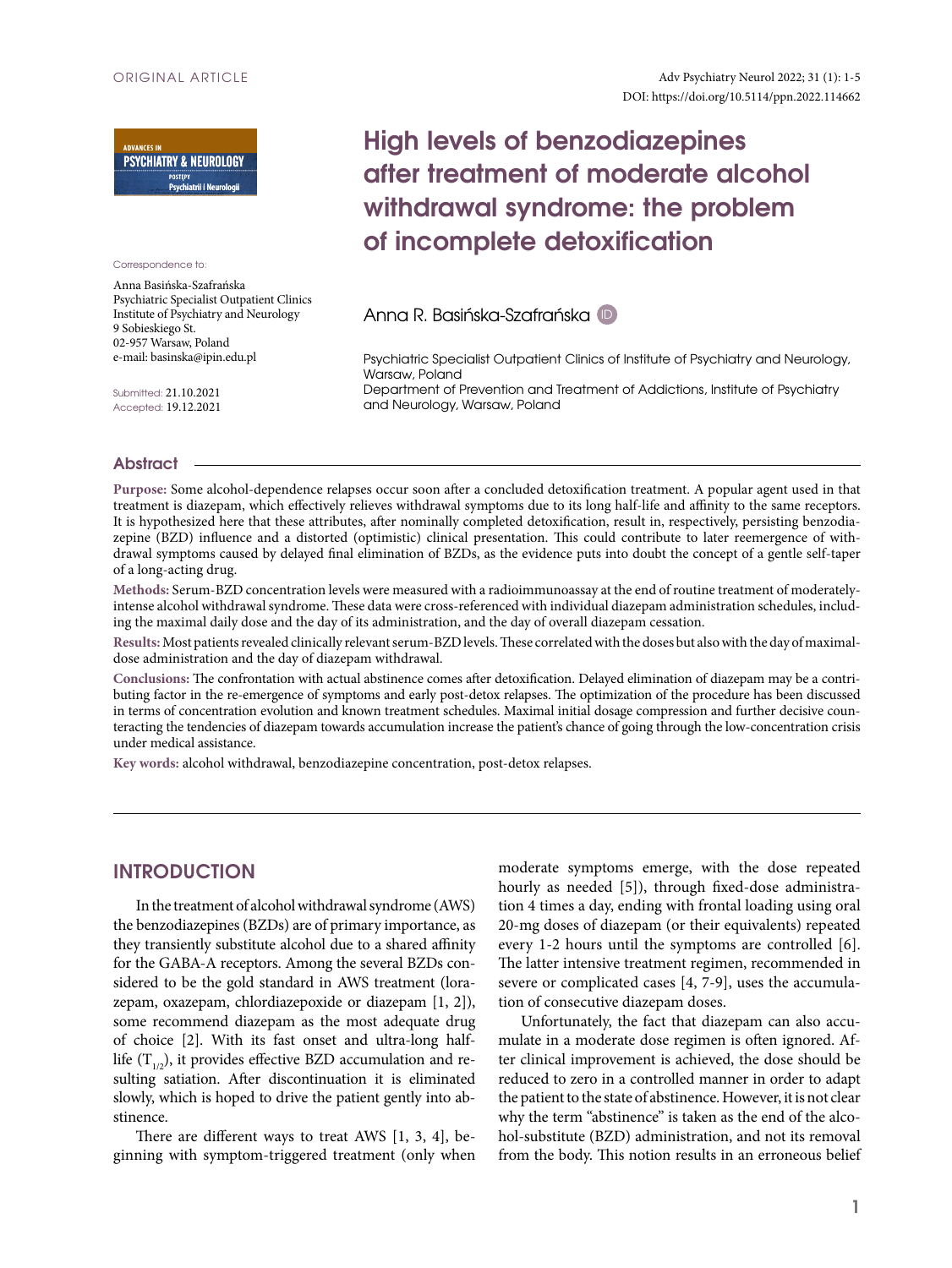that it is reducing the doses, and not a decrease in concentration, that directly adapts the patient to abstinence. As such, tapering is conducted slowly, sometimes ending only on the day of discharge from the detoxification unit (in Poland typically on the 10<sup>th</sup> day after admission). The status of the BZD elimination is completely ignored, which may be due to a conviction that the slow elimination of alleged (but not checked) small diazepam residues will be imperceptible, or even beneficial, to the patient.

However, considering the detoxification of BZDaddicted patients, where their drugs, as with alcohol in AWS treatment, are first replaced by a long(er)-acting BZD (usually diazepam), it has been noted [10] that its initial accumulation, then augmented by a too-slow tapering rate, may falsify the assessment of a patient's adaptation to subsequent dose reductions. Furthermore, it significantly delays the low-concentration phase, indicated as critical for adaptation mechanisms [11, 12], and for the patients themselves as well, by moving it beyond the hospitalization period. That hypothesis has been supported by a study showing the correlation of the decisive withdrawal crisis with the final drug-elimination phase, and at the same time a significant shift of the latter far beyond the time of diazepam withdrawal [13].

By analogy, it can also be hypothesized that alcoholaddicted patients, leaving the detoxification ward in a good clinical condition, may owe this state not to (as is assumed) their advanced adaptation to sobriety, but to being under the unrecognized influence (as opposed to sobriety) of a significant concentration of the active diazepam derivatives. If this is so, the withdrawal crisis related to the diazepam (the alcohol substitute here) low-concentration phase may surprise the patients after the conclusion of their detox treatment. Without medical assistance and without knowing the causes of the condition, they may resort to alcohol, initiating a relapse into drinking.

The presented study was aimed at checking the plausibility of the above hypothesis. The retrospective analysis involved AWS-treatment records, where each routine and laboratory-blind treatment, when concluded, was followed by a single serum-BZD concentration check (primarily as a reference for further addiction-therapy purposes). In this study, in the case of confirmation of significant serum-BZD concentrations it was intended to determine relationships between the phenomenon and the way the detoxification was carried out, with the attempt of finding clues to solve the problem.

## **Methods**

The records came from 120 in-patients, 89% males, at median age 52 (interquartile range 40-59) who were treated, with their informed consent, for moderate, non-complicated AWS. In this retrospective, one-arm, open study the records were taken in the order of admission to the detoxification

ward. Data from patients with severe withdrawal symptoms requiring intensive treatment were excluded from the analysis, and so were data from patients with coexisting addictions (except for cigarettes) and accompanying mental disorders. The enrolled patients had no life-threatening somatic problems at that time and the majority of them showed an average level of nutrition (median BMI 23.2 (20.9-26.1)).

The participants were treated with diazepam according to the daily routine of the detoxification unit, initially with doses of 5-15 mg of diazepam (depending on the severity of their symptoms) administered 3-4 times a day, with the aim of achieving the satiation state. In addition, typical auxiliary treatment (thiamine injections, electrolyte infusions, beta-adrenolytic agents) were applied. For the purposes of this study, records from patients using medications affecting the elimination of diazepam were excluded.

The severity of symptoms was routinely monitored using the Clinical Institute Withdrawal Assessment for Alcohol, Revised (CIWA-Ar) scale [14]. At admission, the median CIWA-Ar score was 16 (15-17). After reaching satiation, as measured by clinical improvement (CIWA-Ar score < 10), diazepam was reduced at a rate adjusted to the patient's condition but with the aim of ending its supply before the patient's discharge. Possible residual withdrawal symptoms were treated with non-benzodiazepine drugs (beta-adrenolytics, tiapride, promethazine).

Patients included in the study stayed on the ward for 10 days. Apart from their condition (CIWA-Ar), data describing the dynamics of diazepam administration were noted, such as daily doses, maximum daily dose and the day of its use, total dose and the day of diazepam withdrawal (the next one after the last dose). On day 10 (the day of discharge), the serum-BZD concentration was measured, as a routine adopted in the ward to provide a baseline for the correct interpretation of the patient's control check when entering subsequent addiction therapy. For the concentration measurements a radioimmunoassay (SBENZ immunoassay/COBAS integra 400 plus analyzer, Roche Diagnostics [15]) was applied.

Data analysis came down to noting the serum-BZD concentration from the 10<sup>th</sup> day of hospitalization and referring it to the data on diazepam administration. Due to possible asymmetries in the distribution of results within the study group, the group averages are described using the median and the span between the first and third quartiles, while correlations between concentration value and detoxification parameters were tested with the non-parametric Spearman's rank correlations test. Statistical analysis was performed using the Statistica 13.3 version [16].

## **Results**

All patients completed detoxification in good general condition, at their discharge showing no clinically signifi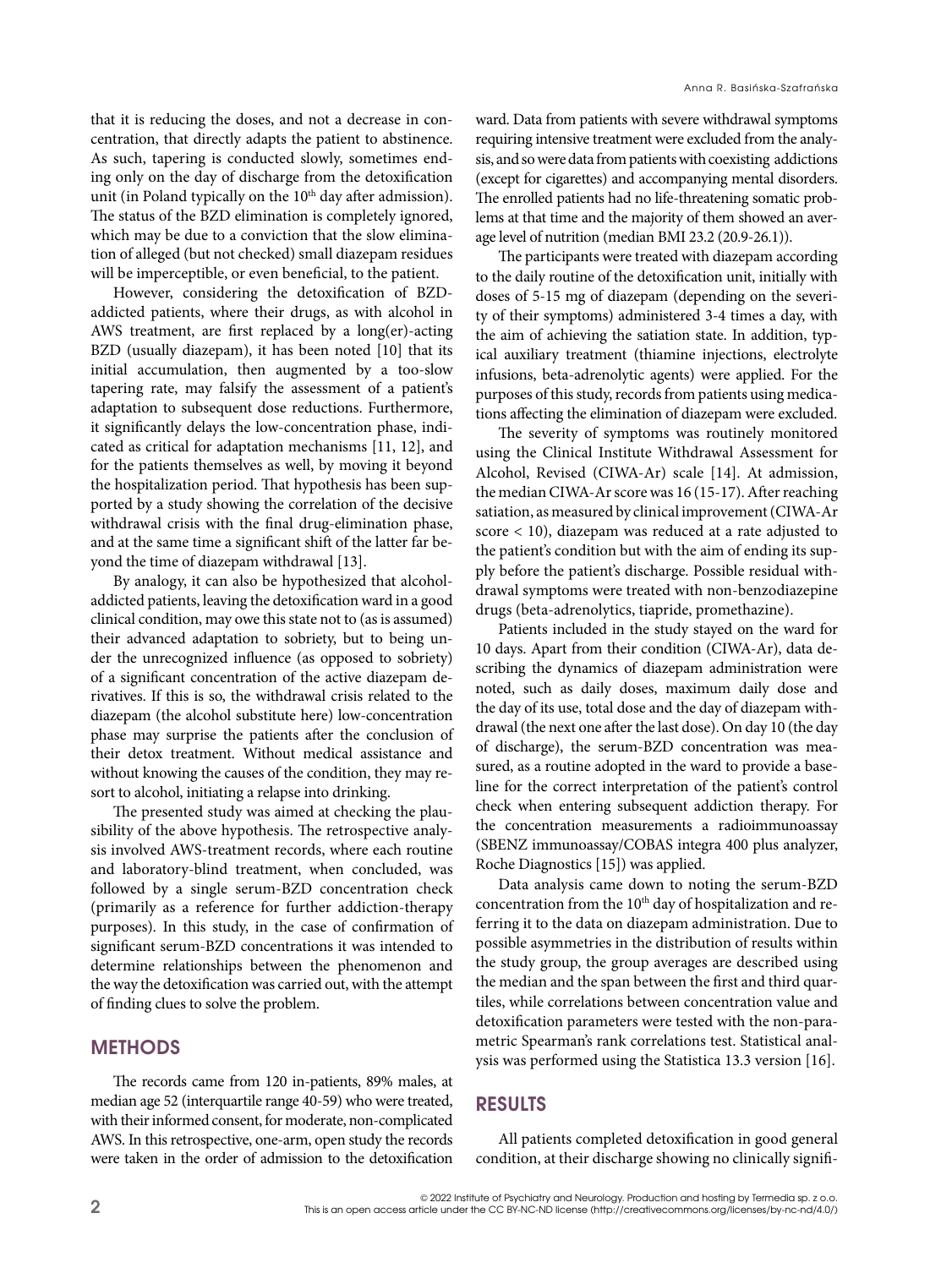cant intensity of withdrawal symptoms (CIWA-Ar scores were below 8).

The data related to the dynamics of diazepam administration are presented in Table 1.

The resulting median serum-BZD level on the day of discharge from the detox unit was at median level 260 (161-495) ng/ml, at the test reference 'therapeutic' range 200-300 ng/ml.

The 3 maximal individual serum-BZD levels were: 1252 ng/ml, 1134 ng/ml, 1050 ng/ml, and only in 3 patients was the BZD level below the method's detection limit (3 ng/ml).

That final BZD level correlated with the diazepam administration data (c.f. Table 2). Additionally, it correlated also with patients' age ( $\rho = +0.025$ ,  $p = 0.009$ ) and BMI  $(\rho = +0.16, p = 0.049).$ 

# **Discussion**

At the conclusion of the rather standard detoxification procedure, the serum-BZD at discharge in the majority of patients fitted within or exceeded the nominal 'therapeutic range'. Regardless of tolerance issues, these clinically significant levels following treatment with diazepam (the ethanol substitute here) might have contributed to a low expression of withdrawal symptoms, encouraging patient's discharge from the detoxification ward. This result raises a point of concern about the patients' actual and unassisted confrontation with their real abstinence from GABA-A agonists, unintentionally shifted beyond the hospitalization period.

That concern is justified despite the opinions that diazepam, after its discontinuation, gently tapers itself due to its slow elimination rate. Following that point of view, some researchers even recommend cessation of additional diazepam doses once satiation has been achieved [17]. However, such opinions would be correct only if elimination and adaptation processes were mutually synchronized. The expectations of a concordance between the PKand PD-phenomena, however, are unjustified and success, even though possible, may only be fortuitous. Analogous treatment using a long-acting barbiturate ended with the need for additional doses [18]. In the large-sample study on BZD-dependent patients converted to diazepam prior to detoxification, at the final low-concentration detox stage a re-emergence of withdrawal crises occurred regularly, with varying but significant delay (2-95 days) after diazepam cessation [13].

Thus, in terms of AWS treatment it is plausible that the delayed arrival at actual abstinence, meant as a ceased impact of a GABA-A receptor agonist, may trigger the late re-emergence of withdrawal symptoms. Moving this critical stage into a not-medically-assisted setting may contribute to early post-detox relapses.

**Table 1.** Data related to the dynamics of diazepam administration across the detoxification procedure

| Diazepam administration data                                    | Median (1-3 interquartile) |
|-----------------------------------------------------------------|----------------------------|
| Maximal daily dose (mg)                                         | $30(24-40)$                |
| Application of the maximal daily<br>dose (day of the procedure) | $1(1-2)$                   |
| Total dose (mg)                                                 | 83 (50-115)                |
| Discontinuation (day<br>of the procedure)                       | $6(5-8)$                   |

**Table 2.** Correlations between final serum-benzodiazepine (BZD) level and the dynamics of diazepam administration

| Diazepam administration data                                    | <b>Correlation with final</b><br>serum-BZD level<br>Spearman's rho:<br>significance p |
|-----------------------------------------------------------------|---------------------------------------------------------------------------------------|
| Maximal daily dose (mg)                                         | $+0.41:0.000003$                                                                      |
| Application of the maximal daily<br>dose (day of the procedure) | $+0.23; 0.011$                                                                        |
| Total dose (mg)                                                 | $+0.56$ ; < 0.0000005                                                                 |
| Discontinuation (day<br>of the procedure)                       | $+0.49$ : < 0.0000005                                                                 |

The question is whether a physician can prevent this scenario, which arose as a consequence of actually unfinished detoxification from GABA-A agonists.

Routine prolongation of hospitalization beyond the set limit, and despite a currently good clinical condition, regardless of patients' protests, has no rationale for economic reasons. What a physician can do is optimize the way detox is carried out.

The relationships between the dynamics of diazepam administration and the concentration of BZD residual in the patient's body (Table 2) seem obvious: the earlier elimination starts, and the lower the level at the beginning of this process, the more advanced the elimination will be at discharge. Certainly, the amount of diazepam needed to control withdrawal symptoms is absolutely determined by the individual patient's needs. However, it is the doctor who has a say in how the administration of that amount is spread over time: at the same loading (satiating) amounts of BZD, earlier both satiation and discontinuation would help, according to the proposal below.

## **Fast loading**

The sooner the patient becomes satiated, the faster the next stages of detoxification can follow. Although the loading dose depends on the body's needs, it is up to the doctor to determine when the satiating concentration level is reached. Both frontal loading and symptomtriggered techniques (dedicated for in-patient settings) aim for rapid control over the symptoms. Certainly, the popular, somewhat eclectic "3-4 times a day" regimens in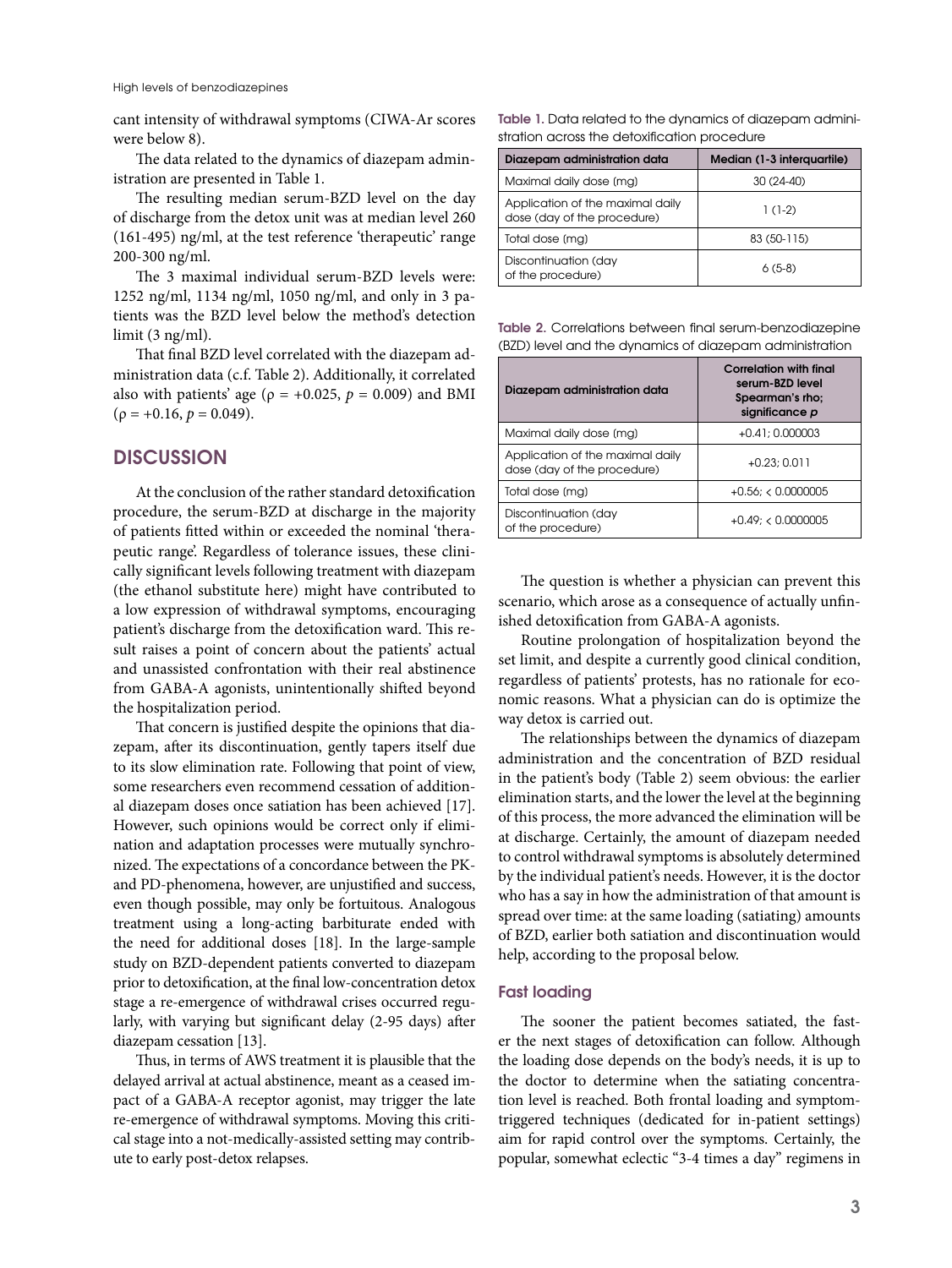moderate syndromes will also eventually result in satiation. However, the necessary accumulation, slowed down by longer inter-dose intervals, will be reached by many patients only in the later days of their stay. Restrained dosing, in the face of a determined level of the body's needs, not only prolongs the phase of symptoms but, paradoxically, results in a higher total cumulative dose, due to the partial elimination of the drug between consecutive doses. Satiation by titration, similar to the classical loading regimen [6] but with smaller doses allowed, promises to achieve the required concentration already on the first day.

## **Stopping the accumulation**

Once satiation is reached (symptom control, CIWA-A score < 10), dose reduction should be immediate. If it is delayed or slow, it causes the further accumulation of diazepam.

The real process of reducing the impact of diazepam does not start with dose reduction but with the descent to the dose that stops further (unnecessary) accumulation. Given  $T_{1/2}$  36-200 hours [19], reducing the dose by 50% on the next day may be not enough to stop it even in the faster metabolizers. In the others, maintenance doses will be much lower, especially in elderly and obese patients. Due to the large span of diazepam  $T_{1/2}$  values in the general population, the maintenance dose is difficult to estimate in advance. Therefore, if available, concentration checks are advised.

## **Efficient reduction of the impact of diazepam**

Only a dose lower than the maintenance dose initiates the effective elimination of BZDs. That dose, although unknown in advance (laboratory feedback is recommended), once reached places the patient already in the advanced stage of diazepam tapering. Therefore, the discussion at this point should refer to residual doses, and only these really serve to smoothen the adaptation course during decreasing BZD concentration (slowing this decrease). At this stage, diazepam should be administered in the lowest doses that meet this goal. Their action can be supplemented or replaced by administering auxiliary non-benzodiazepine drugs (tiaprid, promethazine, trazodone, beta adrenolytics). It is worth noting that in the present study, diazepam was withdrawn on average 4 days before the concentration check (Table 1). If a slow tapering of diazepam doses is mistakenly assumed to gently adjust the patient to abstinence (while serum-BZD is often increasing) and intentionally prolonged until the last day of their stay, the inflation of BZD concentration at discharge is expected to be even greater. Obviously, it would be at its lowest when diazepam administration is stopped immediately after reaching satiation. However, as discussed above this may fail if the adaptation processes do not keep up with elimination. In any case, this approach is worth considering in older or obese patients, if medically assisted.

The above model, apart from the new concentration issues, resembles the symptom-triggered approach [5]. The latter, introduced a few years later than the loading treatment [4], actually constitutes its variant but with the doses individually adjusted. Although resulting in lower total diazepam use as compared with the fixed-dose regimen [4] and recommended for hospital conditions [3, 20], it is often abandoned due to the associated requirement of the careful monitoring of the patient's state, in favor of a "3-4 times a day" schedule. The discussion above shows the consequences of such choices for the BZD post-detox concentration.

One may ask, why the spontaneous elimination of diazepam at home is supposed to be tolerated worse than the (seemingly) accelerated elimination in the detox ward. It should be stressed here that the aim of the above proposal is not to accelerate elimination (which would be challenging for adaptation mechanisms), but to hasten its commencement. Restrictive dosing of diazepam after reaching satiation also allows for the lowering of the level of the start, by avoiding further BZD accumulation that is too high and too long with respect to the body's needs. This, assuming a similar rate of BZD elimination, increases the patient's chance of going through the low-concentration crisis in the ward. Quantifying the impact of the proposed modifications on the discussed post-detox issues is the expected next in further investigation.

However, even though the model proposed above aims to minimize the post-detox serum-BZD concentration, it does not assure the possibility of reducing it to zero in every case. Therefore, the second postulate, apart from the process optimization, is to educate the patient and provide him with post-discharge outpatient consultation. Knowing about the possibility of transient symptoms re-emerging at home, and about the available medical intervention, will reduce the patient's anxiety and improve prognosis.

## **Conclusions**

- 1. In the majority of alcohol-dependent patients leaving the detox unit after nominally completed AWS treatment using diazepam, clinically significant serum-BZD level persists. This state shifts the patient's confrontation with sobriety into the post-discharge period. A possible re-emergence of withdrawal symptoms may contribute to early post-detox relapses into drinking.
- 2. Post-detox residual serum-BZD concentration can be minimized by using the same (or lower) satiating amounts of diazepam, but concentrating them in the initial detox phase. The proposed modification offers a chance to reduce errors without increasing the patient's stress.
- 3. Providing the patient necessary information and scheduling an outpatient post-detox visit further reduces the risk of relapse in the case of a delayed crisis.